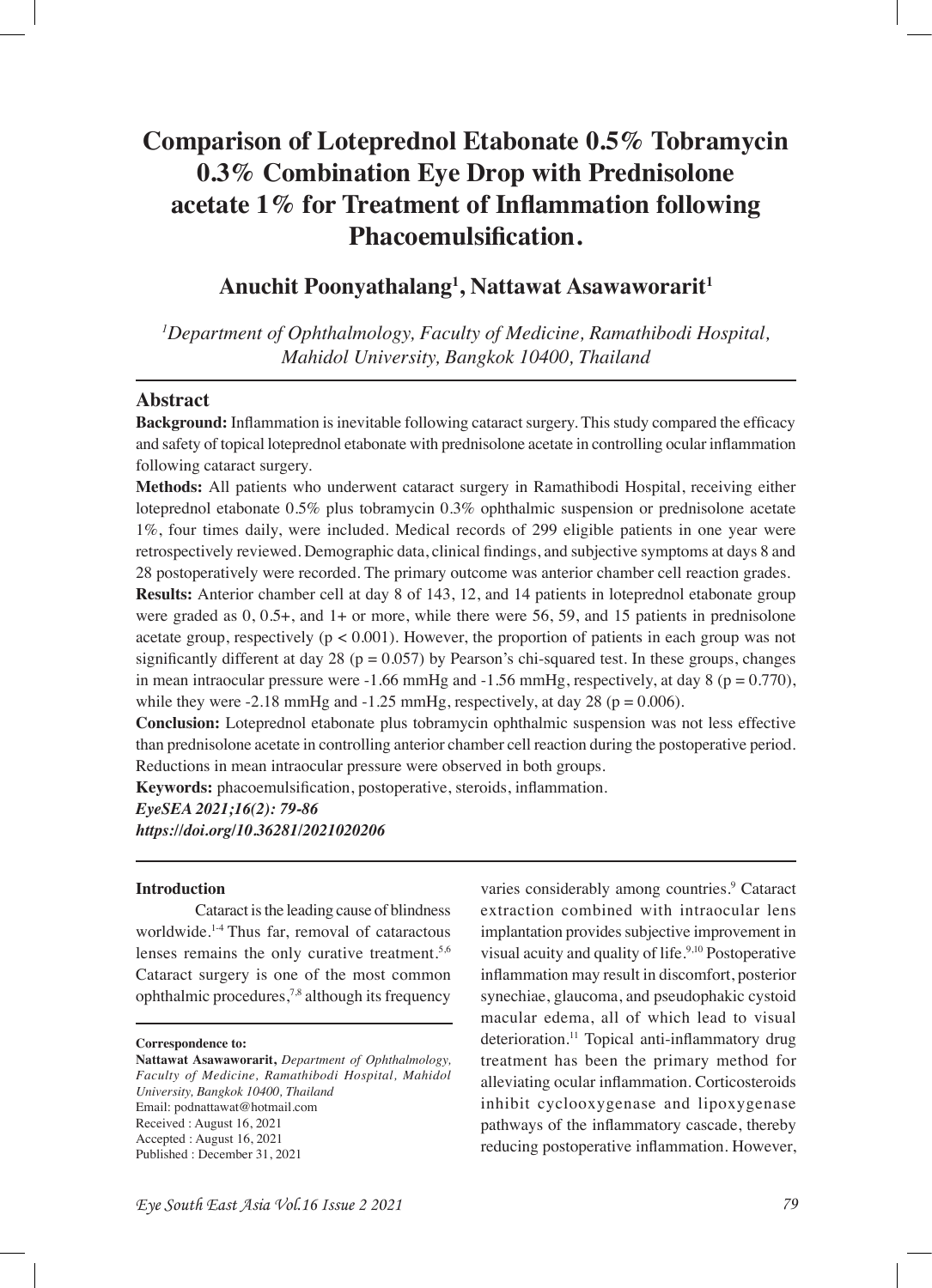the potential side effects of these drugs include elevated intraocular pressure (IOP), poor wound healing, and secondary infection.<sup>12</sup>

Loteprednol etabonate is an ester-based corticosteroid. It reportedly has a weaker effect on IOP elevation, compared with ketone-based corticosteroids such as prednisolone acetate (ie, an anti-inflammatory ophthalmic suspension commonly prescribed postoperatively).13 Many studies have shown no signifcant differences in the resolution of postoperative infammation between loteprednol etabonate 0.5% and either prednisolone acetate 1%, or fuorometholone acetate 0.1%.14-16 Some studies have reported lower mean IOP in the loteprednol etabonate group, compared with other groups. However, the prior studies involved relatively small numbers of patients. Here, we performed a large retrospective chart review to compare efficacy and safety between loteprednol etabonate-tobramycin combination eye drop and prednisolone acetate eye drop with another antibiotics eye drop for controlling ocular infammation following cataract surgery combined with intraocular lens implantation.

### **Materials and Methods**

The study was conducted in accordance with the ethical principles in the Declaration of Helsinki and Good Clinical Practices. Documentary Proof of Ethical Clearance was acquired from the Committee on Human Rights Related to Research Involving Human Subjects, Faculty of Medicine, Ramathibodi Hospital, Mahidol University. The requirement for informed consent was waived by the review board, due to the retrospective nature of the study.

This retrospective chart review was performed in Ramathibodi Hospital, Bangkok, Thailand. All patients, who underwent phacoemulsification with intraocular lens implantation from July 1, 2016 to June 30, 2017, and were prescribed either loteprednol etabonate 0.5% plus tobramycin 0.3% ophthalmic suspension, or prednisolone acetate 1% with topical antibiotics (either moxifoxacin 0.5% or levofloxacin 0.5% eye drops), four times daily each for postoperative infammation control, were included. Those with  $< 18$  years of age were excluded. Choices of postoperative steroids given totally depended on surgeons' preferences. Patients were also excluded if they had undergone combined operations with pterygium excision, keratoplasty, or vitrectomy. Patients were also excluded if they had received medications that might interfere with the assessments in this study (eg, antibiotic-steroid combination ointment), had received antiglaucoma medications prior to surgery but discontinued treatment during the data collection period, or had any intraoperative complications. Postoperative infammatory status of the patients was not known prior to inclusion to reduce the selection bias.

A previous randomized noninferiority study initially intended to recruit 120 patients (60 per group) to yield 98% statistical power with a two-sided alpha of 0.05, a noninferiority margin of 0.35, an assumed standard deviation of 0.47, and an expected difference in anterior chamber (AC) cell reaction of 0 between groups. However, its power was lowered to 90% to reduce sample size to 40 in each group due to slow enrollment. $14$ There would be enough patients following data collection period of one year in our institution.

Data collected from the medical records review were patient demographic characteristics, preoperative visual acuity and IOP measurements, postoperative days 8 and 28 IOP measurements, postoperative days 8 and 28 AC cell reaction grades (ie,  $0 = 0$  cell,  $0.5 + 1 = 1.5$  cells,  $1 + 1 = 6.15$ cells,  $2+ = 16-25$  cells,  $3+ = 26-50$  cells, or  $4+ > 0$ 50 cells, per 1 mm by 1 mm high power slit beam; in accordance with The SUN Working Group Grading Scheme for Anterior Chamber Cells)<sup>17</sup>, postoperative day 28 visual acuity, and adverse events. Early Treatment Diabetic Retinopathy Study (ETDRS) visual acuity values, measured by experienced nurses who had no knowledge of which medication was given to the patients, were converted to logarithm of the minimum angle of resolution (logMAR) for statistical analysis with paired t-tests. Postoperative IOP values were recorded as changes from baseline, then compared using paired t-tests. AC cell grades, assessed by ophthalmology trainees or staffs in charge of the patients, were analyzed using Pearson's chi-squared test. Statistical analyses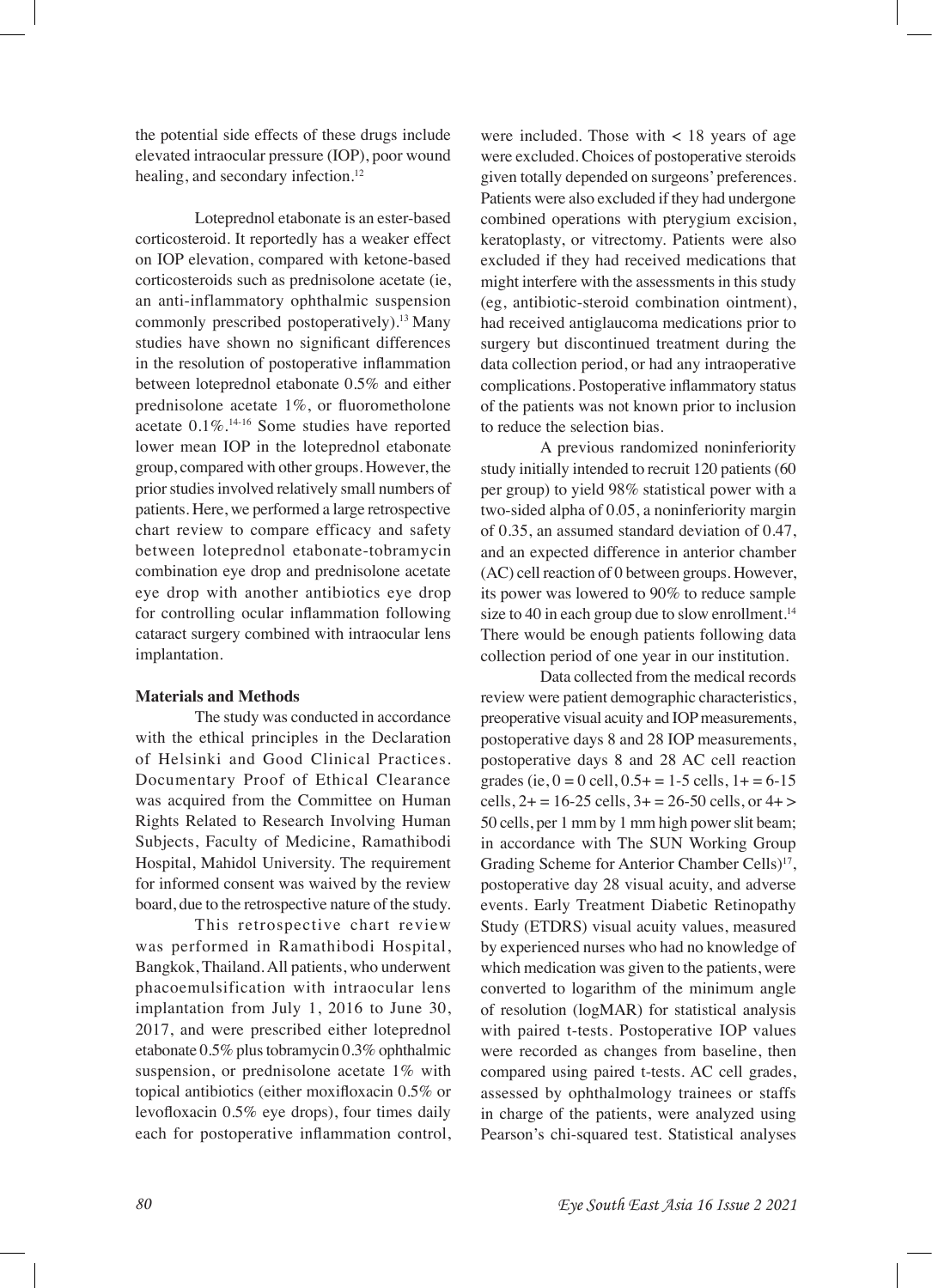were performed using IBM SPSS Statistics, version 23.0 (IBM Corp., Armonk, NY, USA). Statistical signifcance was defned as a p-value  $of < 0.05$ .

#### **Results**

In total, 299 patients were included in this study: 169 (56.5%) received loteprednol etabonate 0.5% plus tobramycin 0.3% ophthalmic suspension four times daily (57 men and 112 women; LE group), while 130 (43.5%) received prednisolone acetate 1% with another antibiotic eye drop, four times daily (54 men and 76 women; PA group) as shown in Figure 1  $(p = 0.166)$ . Notably, most patients were women. In the LE group, an ophthalmology staff physician performed all 169 operations.

Figure 1: Patient sex distribution.

Conversely, in the PA group, an ophthalmology staff physician performed 83 operations (63.8%), while ophthalmology trainees performed the remaining 47 operations (36.2%). Furthermore, age ranged from 47 to 96 years (mean, 69.1 years) in the LE group, while it ranged from 31 to 89 years (mean, 67.7 years) in the PA group (p = 0.233, 95% confdence interval (CI) -0.870 - 3.566; Figure 2). Baseline logMAR visual acuity were  $0.487$  (standard deviation  $[SD] = 0.437$ ) and  $0.595$  (SD = 0.539), respectively, in the LE and PA groups ( $p = 0.056$ , 95% CI -0.219 - 0.003). Mean changes in logMAR visual acuity were  $-0.308$  (SD = 0.251) and  $-0.340$  (SD = 0.342), respectively; the difference between groups was not statistically significant ( $p = 0.347$ , 95% CI  $-1.000 - 0.035$ ).



Abbreviations: LE, loteprednol etabonate group; PA, prednisolone acetate group.



Abbreviations: LE, loteprednol etabonate group; PA, prednisolone acetate group. Note: Percentages are calculated by groups.

The position of figure 1 and figure 2 is in the first paragraph of the results heading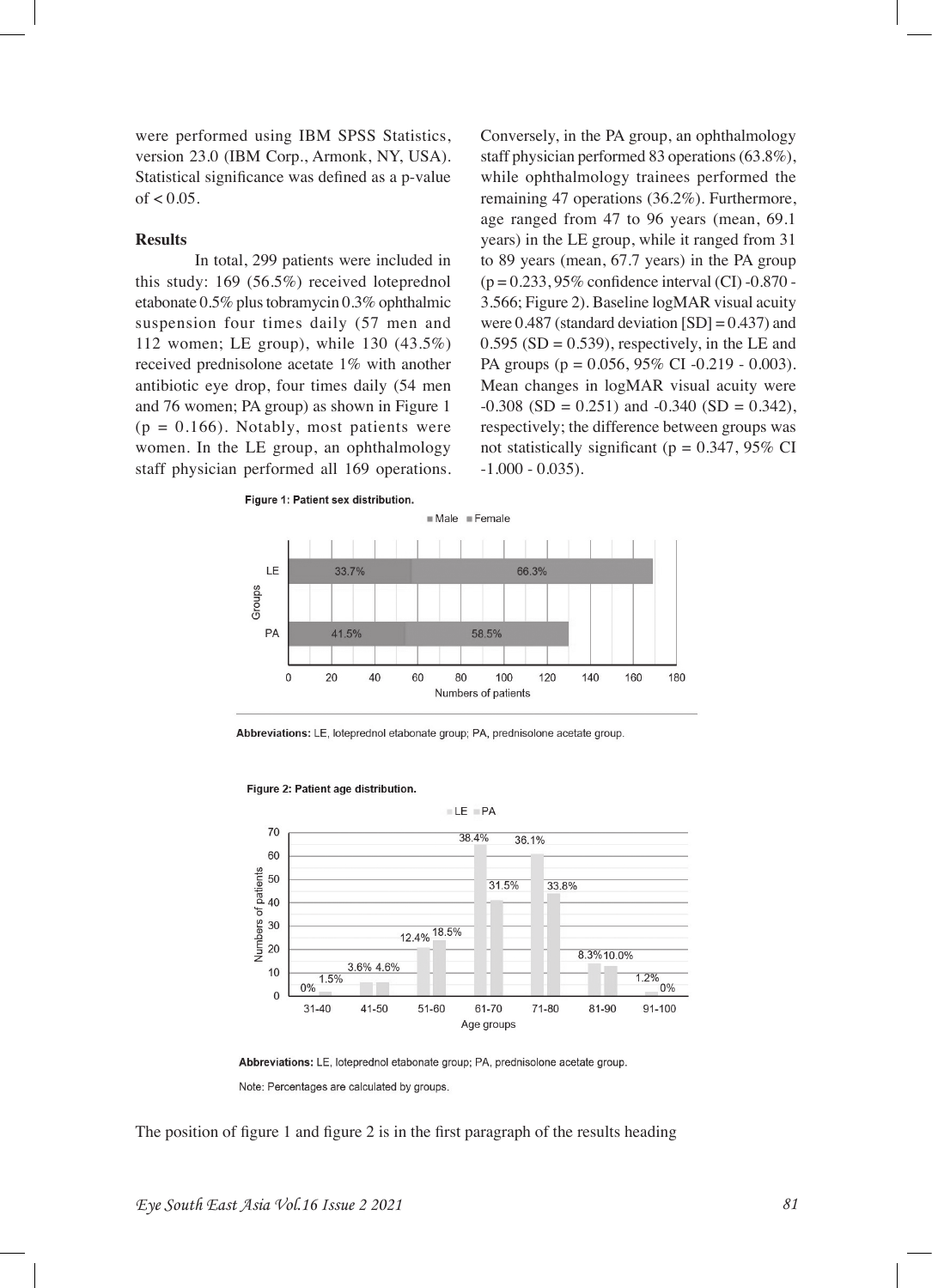| AC cell grade | LE $(n, \%)$ | PA(n, %)   | p-value         |
|---------------|--------------|------------|-----------------|
| $\Omega$      | 143, 84.6%   | 56, 43.1%  | < 0.001<br>(D8) |
| $0.5+$        | 12,7.1%      | 59, 45.4%  |                 |
| $1+$ or more  | 14, 8.3%     | 15, 11.5%  |                 |
| $\Omega$      | 165, 97.6%   | 120, 92.3% | 0.270<br>(D28)  |
| $0.5+$        | $2, 1.2\%$   | 8,6.2%     |                 |
| $1+$ or more  | $2, 1.2\%$   | $2, 1.5\%$ |                 |

**Table 1** Postoperative days 8 and 28 anterior chamber cell reaction grades

**Abbreviations:**AC, anterior chamber; D28, postoperative day 28; D8, postoperative day 8; LE, loteprednol etabonate group; PA, prednisolone acetate group

Table 1 shows the results of efficacy analysis (AC cell reaction grades). Due to infammation in most patients were graded as 0 and 0.5+, other grades were needed to be grouped together for statistical analysis. On postoperative day 8, there were 143, 12, and 14 patients in LE group who had AC cell grade of 0, 0.5+, and 1+

or more, respectively; while there were 56, 59, and 15 patients in PA group who had AC cell grade of  $0, 0.5+$ , and  $1+$  or more ( $p < 0.001$ ). On postoperative day 28, there were 165, 2, and 2 patients in LE group, while there were 120, 8, and 2 patients in PA group, who had AC cell grade of  $0, 0.5+$ , and  $1+$  or more, respectively ( $p = 0.057$ ).

**Table 2** Comparison of postoperative day 8 anterior chamber cell reaction grades according to surgical expertise in prednisolone acetate group

| AC cell grade | PA-S $(n, \%)$ | PA-T $(n, \%)$ | p-value |
|---------------|----------------|----------------|---------|
| $\theta$      | 42, 51.2%      | 14, 29.2%      |         |
| $0.5+$        | 31.37.8%       | 28,58.3%       | 0.043   |
| 1+ or more    | $9.11.0\%$     | $6.12.5\%$     |         |

**Abbreviations:**AC, anterior chamber; PA-S, prednisolone acetate group with surgery performed by a staff physician; PA-T, prednisolone acetate group with surgery performed by a trainee

Table 2 shows subgroup analysis of postoperative day 8 AC cell grades in the PA group. Patients were stratifed into those whose surgery was performed by an ophthalmology staff physician (PA-S) and those whose surgery was performed by an ophthalmology trainee (PA-T). There were 42, 31, and 9 patients in PA-S group, while there were 14, 28, and 6 patients in PA-T

group, who had AC cell grade of 0, 0.5+, and 1+ or more, respectively; the difference between groups was statistically significant ( $p = 0.043$ ). AC cell grades on postoperative day 8 were then compared between the LE and PA-S groups; the difference between groups was statistically significant ( $p < 0.001$ ; Table 3).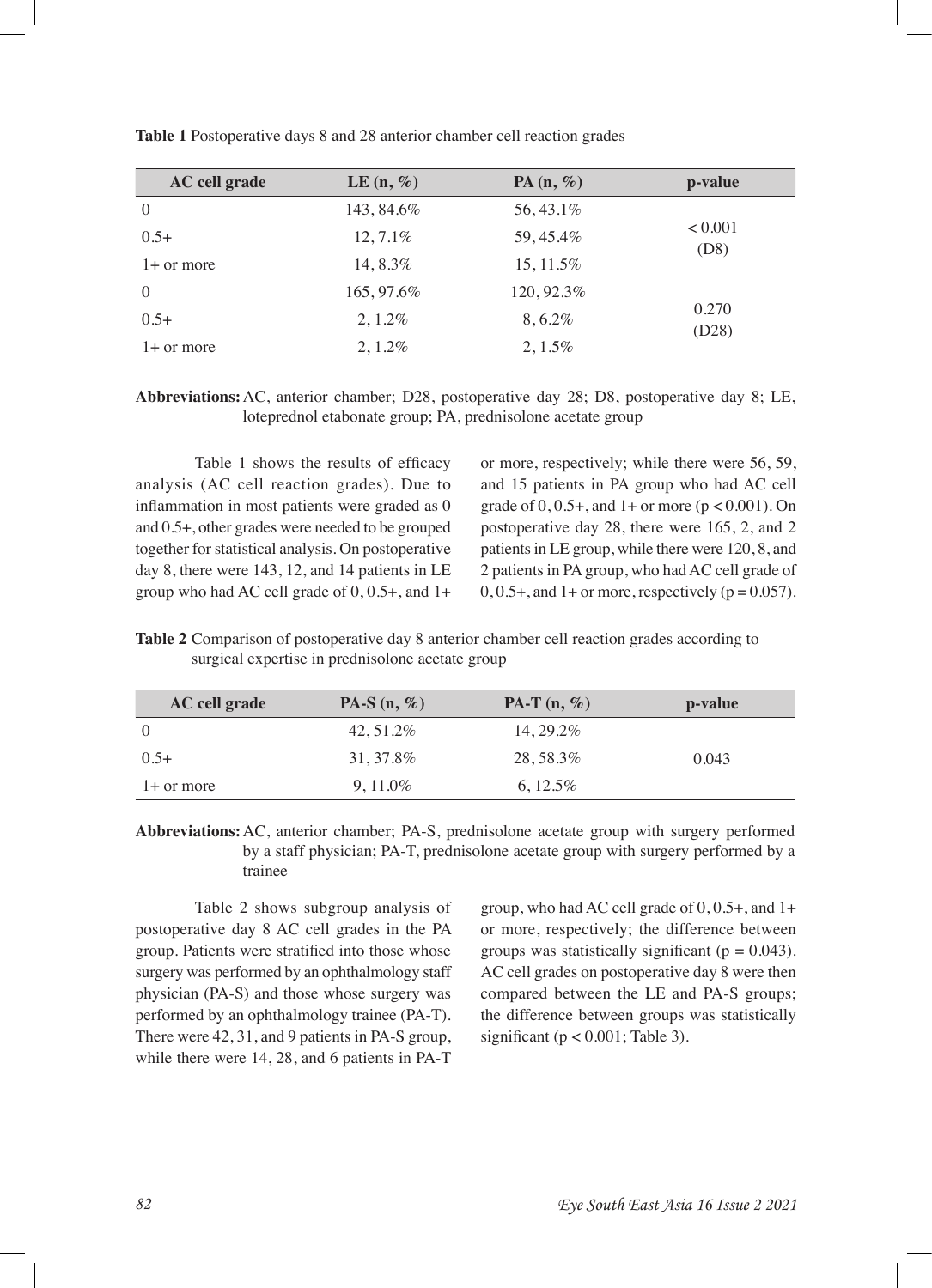| AC cell grade | PA-S $(n, \%)$ | LE $(n, \mathcal{C})$ | p-value |
|---------------|----------------|-----------------------|---------|
|               | 42, 51.2%      | 143, 84.6%            |         |
| $0.5+$        | 31.37.8%       | $12, 7.1\%$           | < 0.001 |
| $1+$ or more  | $9.11.0\%$     | 14.8.3%               |         |

**Table 3** Comparison of postoperative day 8 anterior chamber cell reaction grades according to surgical expertise between groups

**Abbreviations:**AC, anterior chamber; LE, loteprednol etabonate group; PA-S, prednisolone acetate group with surgery performed by a staff physician

| Group                         | <b>TOP</b><br>$(\text{mean} \pm \text{SD}, \text{mmHg})$ | p-value $(95\% \text{ CI})$ for the<br>difference between groups |  |
|-------------------------------|----------------------------------------------------------|------------------------------------------------------------------|--|
| Preoperative LE               | $13.98 \pm 2.956$                                        | $0.089(-0.091, 1.290)$                                           |  |
| Preoperative PA               | $13.38 \pm 3.070$                                        |                                                                  |  |
| D8 LE                         | $12.31 \pm 3.217$                                        | $< 0.001 (1.190, 2.136)^{*}$                                     |  |
| D <sub>8</sub> P <sub>A</sub> | $11.82 \pm 2.996$                                        | $< 0.001 (1.082, 2.041)$ **                                      |  |
| $\triangle$ D8 LE             | $-1.66 \pm 3.115$                                        | $0.770(-0.782, 0.580)$                                           |  |
| $\triangle$ D <sub>8</sub> PA | $-1.56 + 2.762$                                          |                                                                  |  |
| $D28$ LE                      | $11.79 \pm 2.872$                                        | $< 0.001$ (1.747, 2.620) <sup>*</sup>                            |  |
| $AD28$ LE                     | $-2.18 \pm 2.876$                                        | $0.006(-1.600, -0.275)$                                          |  |
| $AD28$ PA                     | $-1.25 + 2.899$                                          |                                                                  |  |

**Table 4** Preoperative IOP, postoperative days 8 and 28 IOP, and IOP changes in each group

- **Abbreviations:**Abbreviations: CI, confdence interval; D28, postoperative day 28; D8, postoperative day 8; LE, loteprednol etabonate group; IOP, intraocular pressure; PA, prednisolone acetate group; SD, standard deviation; ΔD28, change from preoperative to postoperative day 28; ΔD8, change from preoperative to postoperative day 8
- **Note:** Asterisks (\*) indicate signifcant differences in IOP changes, compared with preoperative values, in LE group. Double asterisks (\*\*) indicate signifcant differences in IOP changes, compared with preoperative values, in PA group.

The safety outcome was monitored by changes in IOP, as shown in Table 4. Mean preoperative IOP values were  $13.98$  (SD = 2.956) mmHg and  $13.38$  (SD =  $3.073$ ) mmHg in the LE and PA groups, respectively. The difference was not statistically significant ( $p = 0.090$ ). Mean postoperative day 8 IOP and IOP change from baseline values were  $12.31$  (SD =  $3.217$ ) mmHg and  $-1.660$  ( $p < 0.001$ ) mmHg in the LE group. In the PA group, the corresponding values were 11.82 (SD = 2.996) mmHg and -1.56 (p < 0.001) mmHg. The difference between IOP changes in each group on postoperative day 8

was not statistically significant ( $p = 0.770$ ). Mean postoperative day 28 IOP and IOP change from baseline values were  $11.79$  (SD = 2.872) mmHg and  $-2.18$  ( $p < 0.001$ ) mmHg in the LE group. The corresponding values were  $12.13$  (SD = 3.333) mmHg and  $-1.25$  ( $p < 0.001$ ) mmHg in the PA group. On postoperative day 28, the IOP change was signifcantly lower in the LE group than in the PA group ( $p = 0.006$ ) mmHg.

Serious adverse events were not observed in this study. Nevertheless, mild adverse events were reported regarding prednisolone acetate 1% ophthalmic suspension; these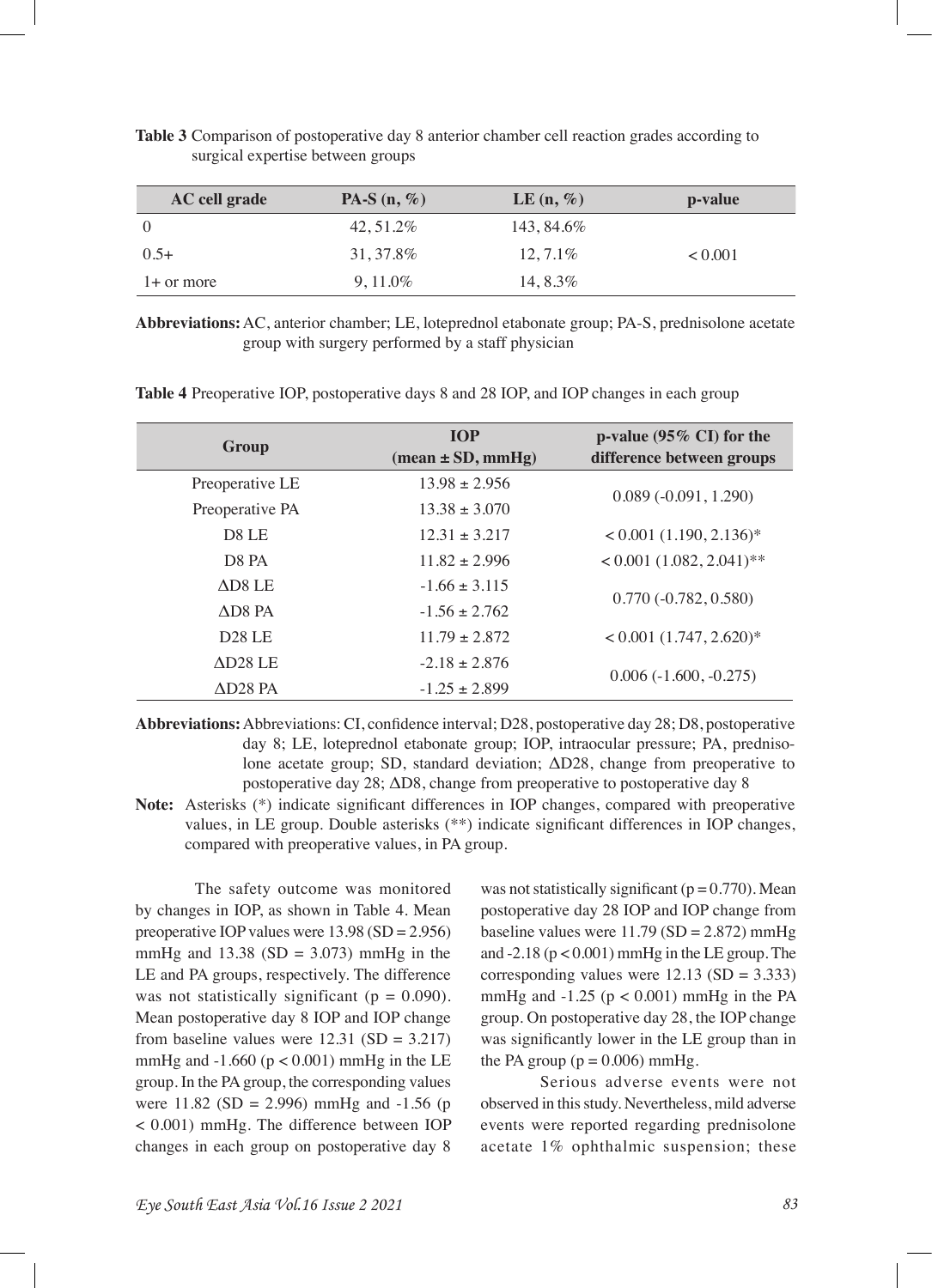included a brief period of blurred vision after drop application, lower eyelid irritation, and whitish discharge. All symptoms resolved following cessation of eye drop application.

#### **Discussion**

Loteprednol etabonate 0.5% plus tobramycin 0.3% ophthalmic suspension appeared to have more effective control of postoperative infammation with non-signifcant IOP rising, compared with prednisolone acetate 1% plus antibiotic eye drops. It may enhance patient compliance with postoperative medications due to fewer drops to be administered. And thus replace the use of prednisolone acetate 1% in conjunction with another antibiotics in patients who have diffculty applying eye drops. However, the cost of the combination eye drops was slightly more expensive than both separate eye drops at our hospital (325 baht versus 274.5 baht) and it might not be available at some centers.

This study compared loteprednol etabonate 0.5% plus tobramycin 0.3% ophthalmic suspension with prednisolone acetate 1% ophthalmic suspension for treatment of inflammation following cataract surgery combined with intraocular lens implantation. The results suggested that postoperative infammation was effectively controlled by both loteprednol etabonate 0.5% and prednisolone acetate 1% regimens. The difference in postoperative day 8 AC cell grade was presumed to be related to surgical expertise. However, subgroup analysis showed significantly lower AC cell grade in the LE group than in the PA group. This suggested that loteprednol etabonate provided more effective control of postoperative inflammation, compared with prednisolone acetate, although the difference in control was not statistically signifcant at the fnal followup. Potential confounding factors included cataract hardness, surgical technique, ultrasonic phacoemulsifcation power, compliance, and an interval between PA and antibiotic drops.

Previous studies showed that cataract surgery had an IOP-lowering effect,<sup>18-23</sup> this study emphasized that postoperative IOP was lower than baseline IOP in both groups. The

IOP change was signifcantly lower in the PA group than in the LE group at the fnal follow-up. The IOP-raising effect of topical corticosteroid treatment was therefore considered to be weaker than IOP-lowering effect of cataract surgery.

Our retrospective study had several limitations due to the nature of the study design. First, baseline patient characteristics of both groups were not the same. Nonetheless, differences in baseline characteristics between the two groups were not signifcant. To minimize selection bias, stringent inclusion and exclusion criteria were applied and the recruitment of the two groups was done without knowing the outcomes of interest. However, some charts were technically excluded due to missing of certain necessary information. Second, since the data was not primarily collected for research, even the included medical records might have bound to have some missing information. Besides surgeons' preference, postoperative regimens might have varied according to patients' risk profles and the exact reasons were not mentioned in the charts. More importantly, intraocular infammation after phacoemulsifcation depends considerably on many factors, including baseline patient characteristics, indications for surgery, type and grading of cataracts, phacoemulsifcation techniques and settings, surgical skill, judgment, and precise work of the surgeons. Therefore, further randomized controlled trials addressing the above and other unknown confounding factors that could have influenced the study results are needed to confrm the fndings of this study.

#### **Conclusion**

Both loteprednol etabonate 0.5% plus tobramycin 0.3% ophthalmic suspension and prednisolone acetate 1% ophthalmic suspension reduced intraocular infammation after uncomplicated phacoemulsifcation, without causing serious adverse events.

#### **Abbreviations**

AC, anterior chamber; CI, confdence interval; D28, postoperative day 28; D8, postoperative day 8; ETDRS, Early Treatment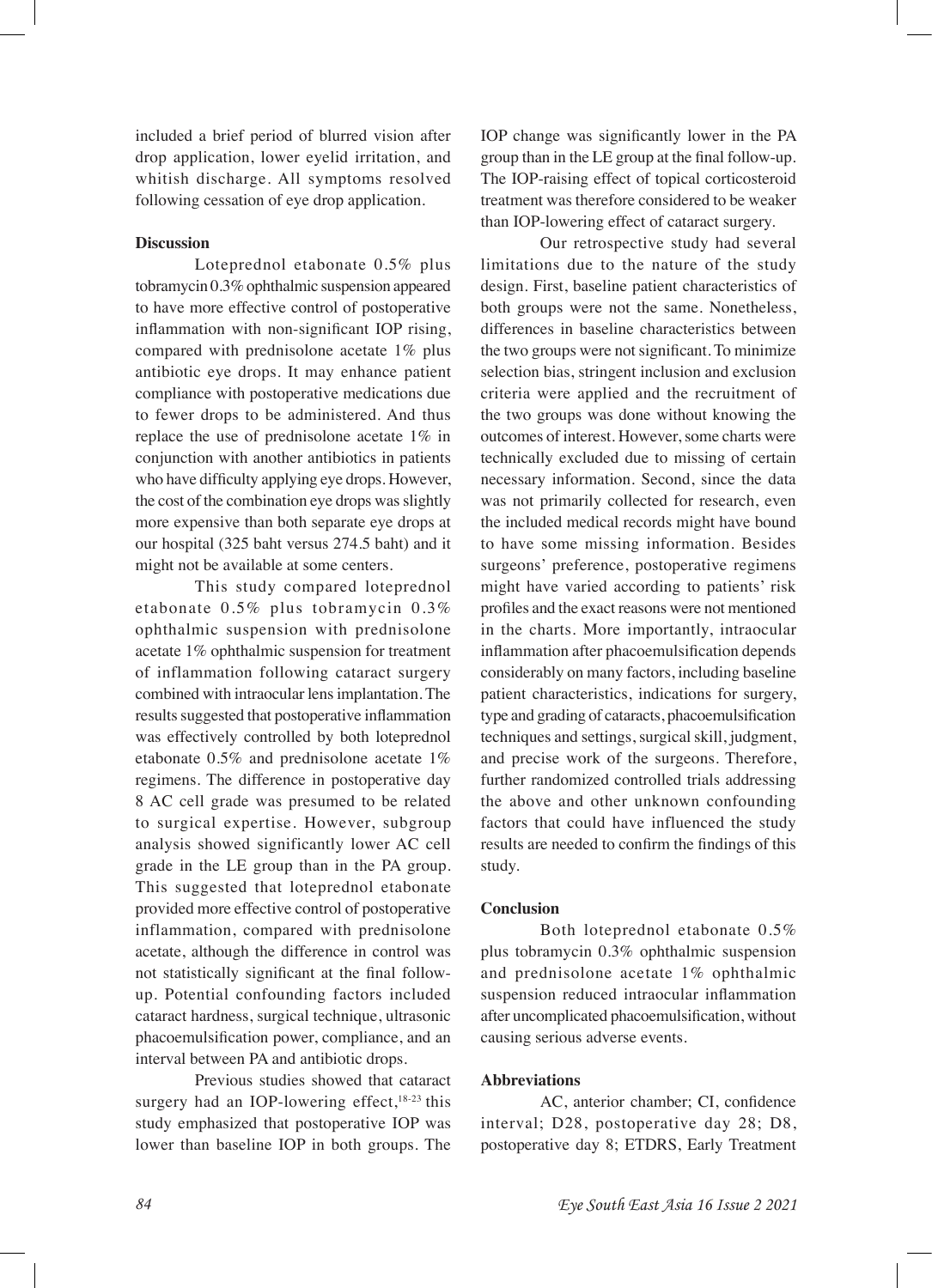Diabetic Retinopathy Study; IOP, intraocular pressure; LE, loteprednol etabonate; logMAR, logarithm of the minimum angle of resolution; PA, prednisolone acetate; PA-S, patients in prednisolone acetate group whose surgery was performed by an ophthalmology staff physician; PA-T, patients in prednisolone acetate group whose surgery was performed by an ophthalmology trainee; SD, standard deviation; SUN, Standardization of Uveitis Nomenclature; ΔD28, change from preoperative to postoperative day 28; ΔD8, change from preoperative to postoperative day 8

### **Data availability statement**

Data are available upon reasonable request to the corresponding author.

## **Conficts of Interest**

An oral presentation of these data at the 31<sup>st</sup> Asia-Pacific Association of Cataract & Refractive Surgeons was partially funded by the Royal College of Ophthalmologists of Thailand.

### **Acknowledgments**

We thank Ryan Chastain-Gross, Ph.D., from Edanz Group (https://en-author-services. edanzgroup.com/ac) for editing a draft of this manuscript.

#### **References**

- 1. Kahn HA, Liebowitz HM, Ganley JP, et al. The Framingham Eye Study: outline and major prevalence findings. *Am J Epidemiol*. 1977;106(1):17-32.
- 2. Pascolini D, Mariotti SP, Pokharel GP, et al. 2002 global update of available data on visual impairment: a compilation of population-based prevalence studies. *Ophthalmic Epidemiol*. 2004;11:67-115.
- 3. Global Data on Visual Impairment [homepage on the internet]. Geneva: World Health Organization. Available from https://www.who.int/blindness/ publications/globaldata/en/. Accessed December 3, 2020.
- 4. Blindness and Vision Impairment [homepage on the internet]. Geneva:

World Health Organization. Available from: https://www.who.int/news-room/ fact-sheets/detail/blindness-and-visualimpairment. Accessed December 3, 2020.

- 5. Brian G, Taylor H. Cataract blindness challenges for the 21st century. *Bull World Health Organ*. 2001;79:249-256.
- 6. American Academy of Ophthalmology: Preferred Practice Pattern Guidelines. Cataract in the Adult Eye. San Francisco (CA): American Academy of Ophthalmology; 2016.
- 7. Javitt JC, Brenner MH, Curbow B, Legro MW, Sweet DA. Outcomes of cataract surgery: improvement in visual acuity and subjective visual function after surgery in the frst, second, and both eyes. *Arch Ophthalmol*. 1993;111:686-691.
- 8. Kessel L, Tendal B, Jørgensen KJ, et al. Post-cataract prevention of infammation and macular edema by steroidal and nonsteroidal anti-inflammatory eye drop: a systematic review. *Ophthalmology*. 2014;121:1915-24.
- 9. O'Day DM. Management of cataract in adults: quick reference guide for clinicians. *Arch Ophthalmol*. 1993;111(4):453-459. doi:10.1001 archopht.1993.01090040045026.
- 10. Mangione CM, Phillips RS, Lawrence MG, Seddon JM, Orav EJ, Goldman L. Improved visual function and attenuation of declines in health-related quality of life after cataract extraction. *Arch Ophthalmol*. 1994;112(11):1419-1425. doi:10.1001/ archopht.1994.01090230033017.
- 11. Amon M, Busin M. Loteprednol etabonate ophthalmic suspension 0.5%: efficacy and safety for postoperative anti-infammatory use. *Int Ophthalmol*. 2012;32(5):507-517. doi:10.1007/s10792-012-9589-2.
- 12. Sheppard JD, Comstock TL, Cavet ME. Impact of the topical ophthalmic corticosteroid loteprednol etabonate on intraocular pressure. *Adv Ther*. 2016;33(4):532-552. doi:10.1007/s12325- 016-0315-8.
- 13. Kaur R, Matreja PS, Khan B, Bhatnagar RN. Compare the safety and efficacy